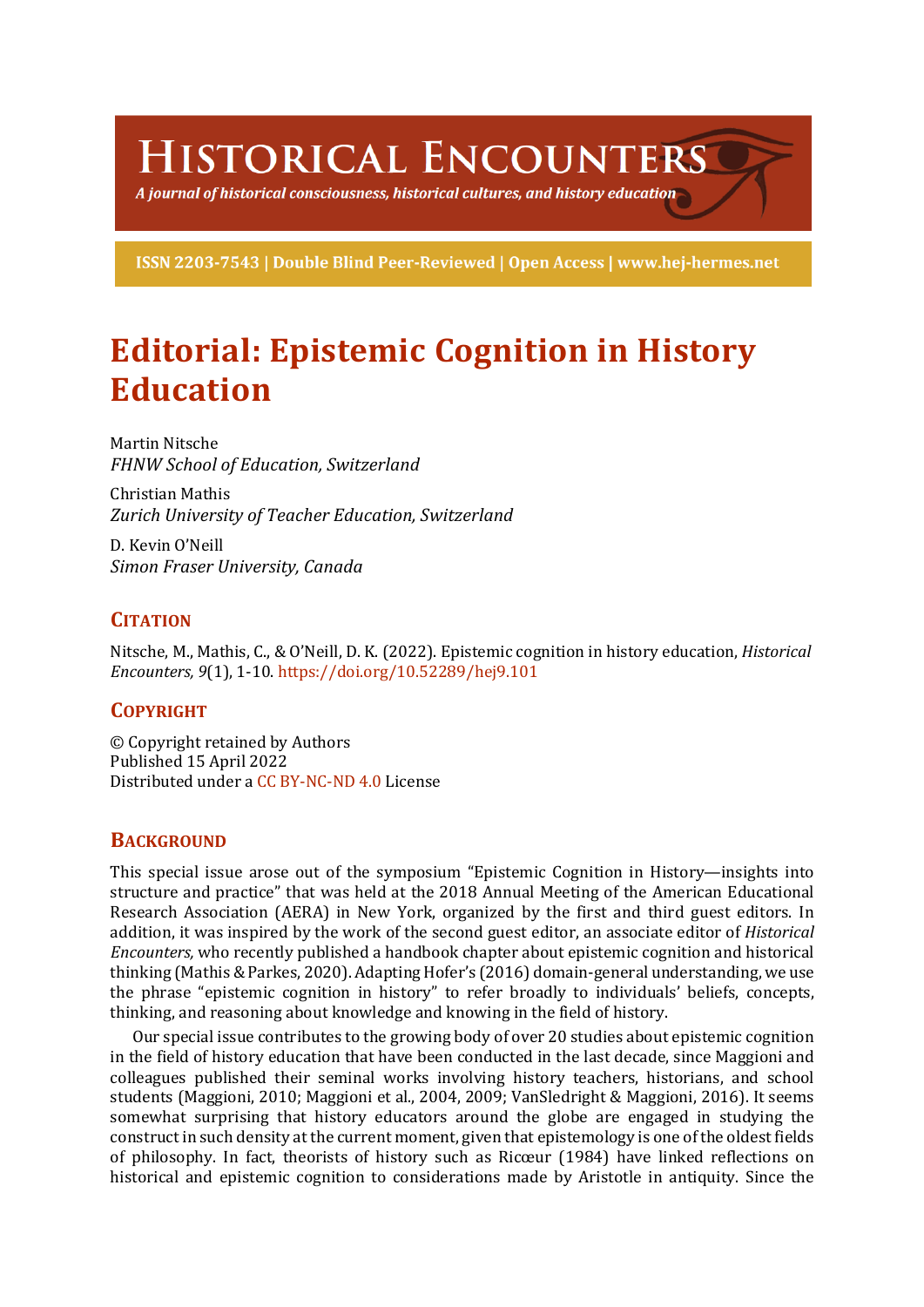beginning of the nineteenth century, driven by discussions in the natural sciences (see Lorenz, 2011), historians and theorists of history discussed, for example, whether it is possible to (re)present the past as history in the form of narratives, or whether these forms of historical knowledge are objective or uncertain  $(e.g.$  Rüsen, 2020; White, 1973). In fact, answers to these questions still seem to be controversial (e.g. Lyon Macfie, 2010; Munslow, 2017). One reason could be that skepticism toward final truths and openness to new insights are considered essential characteristics of democratic epistemologies. This epistemological ambiguity—which is at work not only in history but elsewhere—might in fact be one cause of the current success of populism, as it stands at the heart of whether one assumes that (historical) knowledge is a matter of opinion, or can be justified with evidence and arguments (e.g. Moore et al., 2020). A search for educational ways to address the challenges of populism and fake news may also explain why history educators are currently interested in epistemic cognition.

An additional reason for the interest in epistemic cognition in history is much older. It had been pointed out by Shemilt (1983) that the focus on epistemology ("forms of knowledge") as opposed to the teaching of facts offered the hope that students would be enabled to "make appropriate" sense of the past to the extent that they understand the logic, methods, and perspectives peculiar to the discipline" (p. 3). In line with this British approach, most Western history educators of the past four decades stressed that learning to think historically was more important than learning particular historical facts (e.g. Körber & Meyer-Hamme, 2015; van Boxtel & van Drie, 2018). Based on this assumption, they identified essential metahistorical concepts, for example "accounts" or "historical significance" (e.g. Lee & Ashby, 2000; Seixas, 2017), and historical thinking activities, such as "asking historical questions" or "contextualization" (e.g. VanSledright, 2011; Wineburg, 1991a). In this sense, history educators for a long time have sought to conceptualize historical thinking in epistemological terms, and to support it both inside and beyond schools.

Despite this long-term trend, research about the relations between the epistemic and historical cognition of school students and (prospective) history teachers, as well as about the role of epistemic cognition in history teaching, had not been conducted systematically until the beginning of the 21st century. The first insights into the epistemological development of children were found in the longitudinal studies of grade 2 to 8 students of the British CHATA project (1980s-1990s). They indicated that the development of school students' metahistorical concepts regarding "evidence" and "accounts" could be described as epistemic shifts from an objectivist stance (e.g. historical accounts are the same as the past; evidence as pictures of the past) to a contextualist one (e.g. accounts as (re)constructed past in accordance with criteria; evidence yielded from sources in a historical context). This research also stressed that school students' metahistorical concepts do not develop in a regular age-dependent sequence (Lee & Ashby, 2000; Lee & Shemilt, 2003). 

A series of cognition-in-action studies found that primary and secondary school students used past texts (Afflerbach & VanSledright, 2001; Wineburg, 1991b), photographs or pictures (Foster et al., 1999; Lange, 2011), and historical accounts or textbooks (Martens, 2015; Paxton, 1999) as if they would provide neutral or objective information about the past. Historians, on the other hand, constructed evidence based on sources and accounts both in terms of their research questions and their function (e.g. the creators' intentions) for specific historical contexts. This seems to be one reason why students have difficulties in dealing with conflicting sources. Some work with student teachers of history has indicated that their struggle with historical reading and writing might also be explained by their naïve, objectivist epistemic views (Seixas, 1998; Yeager & Davisz, 1996). Practice-oriented studies that aimed to investigate ways to support historical thinking activities in class also indicated that epistemological problems of school students prevented them from learning how to construct plausible interpretations (e.g. VanSledright, 2002). While these studies stressed that epistemic aspects are of importance for the historical thinking of school students, historians, and history teachers, they didn't inform us how the epistemic aspects could be conceptualized, how they could be developed, and what roles they play in history teaching.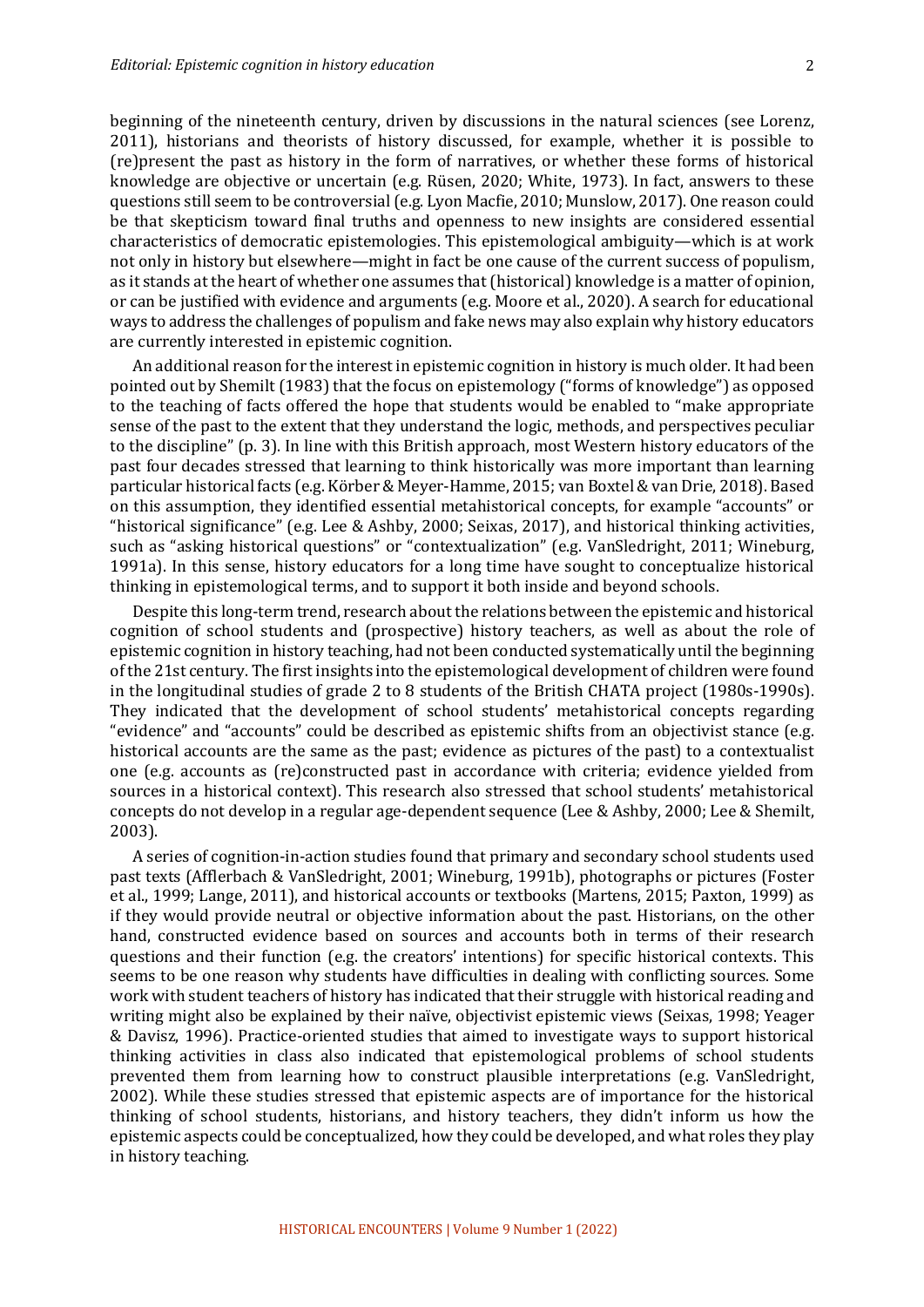Inspired by work in educational psychology, Maggioni and colleagues addressed these questions. Based on the above-mentioned epistemic distinctions established in the CHATA project and the domain-general concepts of Kuhn, Weinstock and Cheney (2000), they constructed a framework of epistemic development from the copier (e.g. history as a copy of the past) to the borrower (e.g. people choose their preferred facts), to the criterialist stance (e.g. history as a process of inquiry). In a series of studies with history teachers, historians, and school students from the USA, they developed the "Beliefs about History Questionnaire" (BHQ). Applying statistical methods, they found that the instrument was able to differentiate two of the three intended stances (copier/borrower, criterialist) but showed rather low reliability (e.g. Maggioni, 2010; Maggioni et al., 2004). In a 2009 study with primary history teachers who participated in a professional development program, Maggioni et al. (2009) observed inconsistencies ("epistemic wobbling") in participants' epistemic shifts over the course of the program. This phenomenon was also observed in a sample of US college students who took part in an intervention study designed to address epistemic development (VanSledright & Reddy, 2014).

The study of Gottlieb and Wineburg  $(2012)$  indicated an explanation for the phenomenon of "epistemic wobbling". The authors asked, for example, religious and non-religious US historians to interpret religious sources. They found that religious historians switched between academic (e.g. plausibility) and religious beliefs (e.g. personal engagement) while non-religious historians did not. The authors interpreted this "epistemic switching" as a coordination between academic and religious criteria, in order to justify religious or historical interpretation (p. 111). This indicated that epistemic cognition in history is situated in context. Maggioni also used this line of reasoning to explain why she found no significant changes in the epistemic beliefs of US high school students who were taught by history teachers during a history course of one semester. Based on in-depth interviews with students and teachers, she concluded that while elaborated epistemic beliefs should be supported through history teaching, whenever historical thinking "activities are not situated within a learning experience in which disciplinary criteria are explicitly taught and discussed, individuals tend to rely on everyday criteria" (Maggioni, 2010, p. 299). These findings illustrated the challenges of investigating and supporting epistemic cognition in history.

Following Maggioni et al., some studies have adapted the BHQ to different national contexts, or have developed comparable instruments (e.g. Mierwald et al., 2017; Miguel-Revilla et al., 2017; Nitsche, 2017; Nokes, 2014). These studies similarly revealed ambiguous impacts of teacher training on (prospective) history teachers' epistemological beliefs (Namamba & Rao, 2016; Nitsche, 2019), difficulties in statistically proving epistemic stages or clear teaching effects, even when teaching strategies focused on epistemic development during quasi-experimental studies (e.g. Stoel, van Drie, et al., 2017). On this basis, Stoel and colleagues conducted a study with Dutch school students at the upper secondary level, and historians. Inspired by Hofer and Pintrich's (1997) dimensional distinction of epistemic beliefs ('nature of knowing', 'source of knowledge') and based on exploratory survey analyses, the authors suggested that epistemic beliefs in history could be differentiated between naïve and nuanced assumptions about knowing and knowledge. However, again the reliability of the measurement was rather low (Stoel, Logtenberg, et al., 2017).

In 2019, and against this background, we published the call for papers for this special issue. From our perspective, many central questions about epistemic cognition in history remained open. Theoretically, it was an open question whether the construct of epistemic cognition in history can be understood in developmental terms, should be described in terms of dimensions, or must be researched under the condition of its situatedness (Hofer, 2016). Methodologically, it was unclear whether quantitative survey analyzes can provide valid and reliable results for different age groups, or whether qualitative methods are more appropriate (Mason, 2016). Empirically, there was also a lack of sufficient information on how epistemic cognition can be developed in students in history classes, and during teacher education programs for prospective history teachers. The role of epistemic cognition in historical thinking and teaching also remained ill-defined (VanSledright & Maggioni, 2016).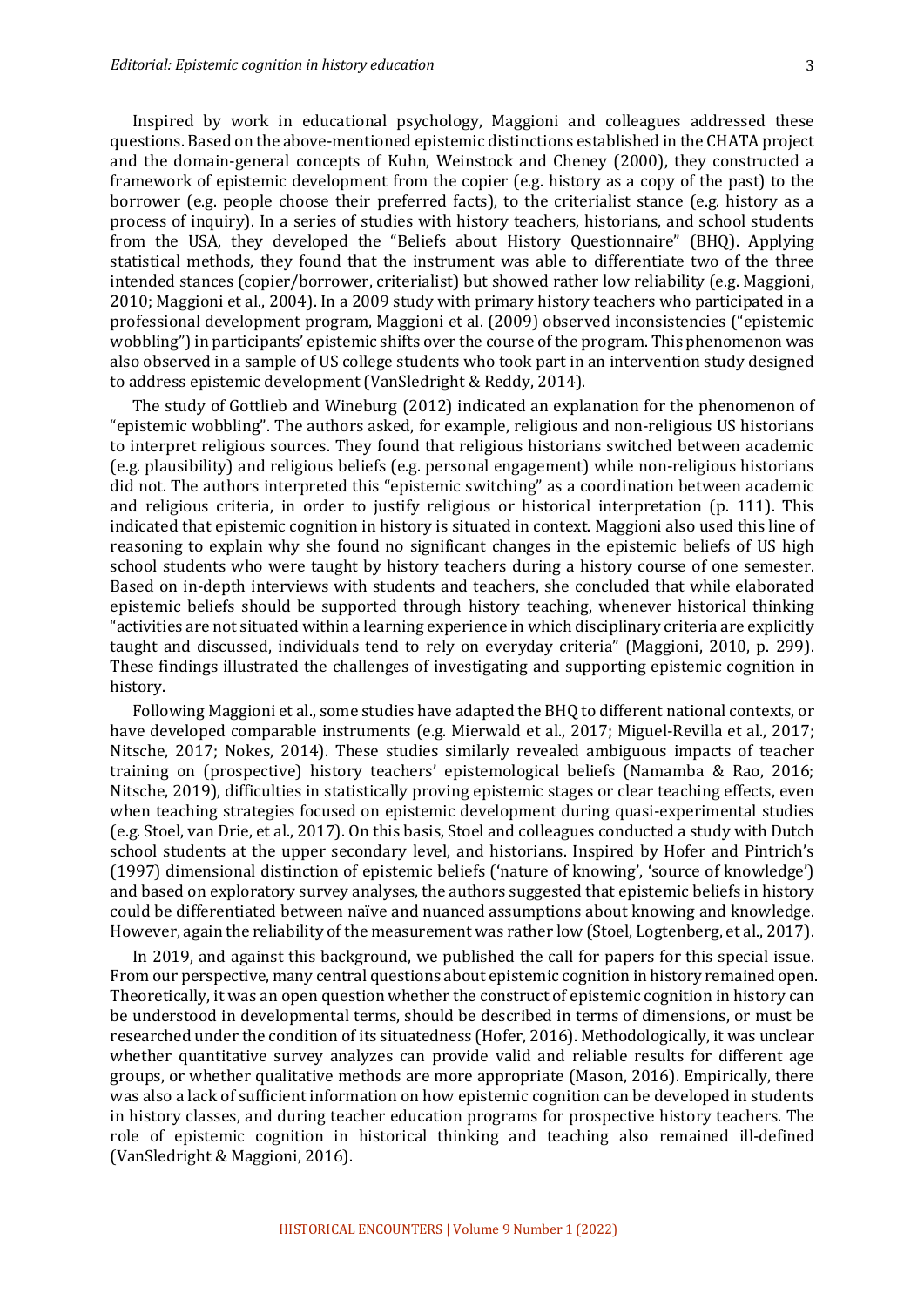#### **The present issue**

Although we are aware that this special issue does not resolve all of the above-mentioned research gaps, we believe that the present articles usefully address the questions in varying degrees. One paper gives an overview of the territory and discusses all the issues in greater depth. Two articles mainly concern methodological issues. Two papers involving school students touch on the connection between epistemic belief and metahistorical concepts. Two articles present analyses of the connection between epistemic beliefs and historical thinking aspects among university students. Finally, three articles provide insights into the epistemic cognition of history teachers and historians.

Gerhard Stoel, Albert Logtenberg, and Martin Nitsche present an overview of studies on epistemic beliefs conducted between 2015 and 2020. The authors indicate that researchers have conceptualized epistemic beliefs in history based on either developmental or dimensional frameworks, though most studies integrated developmental and dimensional approaches. Their review supports the assumption that sophisticated epistemic beliefs are related to aspects of historical thinking, while the relationship between naïve or subjectivist beliefs and historical thinking seems unclear. The authors also describe supportive principles and barriers for fostering nuanced epistemic beliefs in history education based on the studies reviewed. Discussing methodological advantages and disadvantages of prior studies, Stoel et al. conclude that future investigations should apply mixed-methods or triangulation designs.

Marcel Mierwald and Maximilian Junius address some methodological issues in the field. The authors give insights into challenges of epistemic measurement based on survey methodology. They analyze the cognitive validity of an adapted and German-speaking version of the "Beliefs" about History Questionnaire". The authors present results of cognitive interviews with German school students at the upper secondary level who were asked to talk about their understanding of questionnaire items while answering the survey. Their findings indicated, for example, that misunderstandings of items were related to the complexity of applied terms, or confusing references to the school context. The study provides important information on how questionnaire items should be designed in the future to assess epistemic beliefs.

D. Kevin O'Neill, Sheryl Guloy, Fiona MacKellar, and Dale Martelli describe the theoretical underpinnings, design, and validation of the "Historical Account Differences Questionnaire" (HAD). They argue that beliefs about historical accounts are of importance because school students in multicultural societies should learn to handle the multiple perspectives presented in differing historical accounts. The authors aim to provide an instrument that helps history teachers assess their students' beliefs about historical accounts in order to inform lesson planning. Based on questionnaire data from 899 Canadian students from 8th grade through postsecondary studies, the authors argue for the construct validity of their survey based on differences in the beliefs of students at various levels of education and involvement with history as a discipline. O'Neill et al. offer a powerful tool for classroom assessment, but also make it clear that more research on the development of beliefs about historical accounts is needed.

Caitríona Ní Cassaithe, Fionnuala Waldron, and Therese Dooley illustrate reasons for the difficulties in developing epistemic beliefs based on a qualitative study with elementary school students. Their thematic analyses of interview data from Irish school students at the third and fourth grade levels indicate "bottlenecks" which hinder the development of primary students' epistemic beliefs in history. Children's assumptions about the term "history", their ideas about historical truth, or their understanding of historical accounts as fixed knowledge seem to be important factors that influence their epistemic shifts. However, the authors also provide evidence on how primary school students' epistemic development could be supported. Ní Cassaithe's et al. study provides important insights into the epistemic preconditions for elementary school students' history learning.

Diego Miguel-Revilla focuses on the epistemic beliefs and metahistorical concepts of 107 Spanish secondary school students. Analyzing qualitative data based on a task about the Spanish transition to democracy (1975-1982), the author indicates that only a few participants held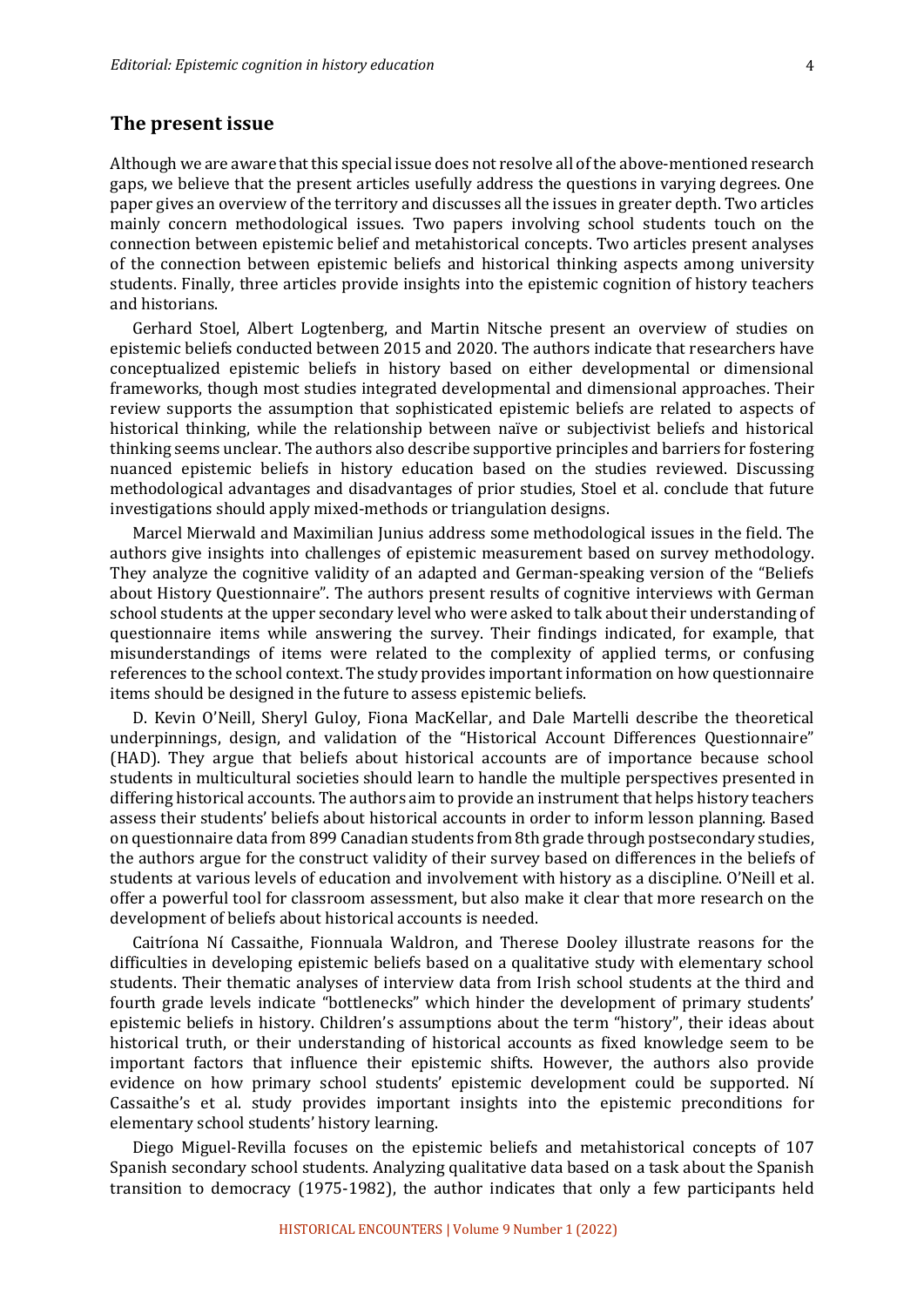coherent epistemic beliefs, and most could be categorized as subjectivists. The author suggests that diverse conceptions regarding evidence and the aims of history as an academic discipline might explain this inconsistency. This study expands our knowledge regarding epistemic incoherence, by pointing to the role of metahistorical concepts.

Martin Nitsche and Monika Waldis present results of a study that investigated how prospective German Swiss history teachers' epistemological beliefs impact their narrative competence (i.e., analysis of sources and accounts; (re)construction of narratives). Applying a historical writing task, survey methodology (e.g. epistemological beliefs, situational interest), and statistical methods, the study indicated small effects of participants' epistemological beliefs on their narrative competence, while situational interest was found to be more influential. The study provides the first statistical evidence of the connection between prospective history teachers' epistemological beliefs and aspects of their historical thinking, while it also suggests that situational aspects  $(e.g.$  situational interest, writing topic) are of importance. The authors interpret their results in line with situational approaches to epistemic cognition. They conclude that future studies should investigate epistemological beliefs in relation to specific tasks and historical content.

Kristin Sendur, Carla van Boxtel, and Jannet van Drie address the relationship between epistemic beliefs, second-order concepts, and historical reasoning based on a sample of Turkish undergraduate students who were asked to answer a questionnaire on epistemic beliefs and complete a historical reasoning task. In addition, some participants took part in in-depth interviews to make their tacit beliefs more visible. The authors show that participants' performance in source-based argumentative writing and their epistemic beliefs regarding historical methodology are correlated significantly. They also demonstrate relationships between students' interview answers and their historical reasoning, though this relationship is less strong. This study shows that university students' epistemic beliefs and historical reasoning seem to be related, and that a mixed-method approach could be fruitful to investigate this relationship.

Mikko Kainulainen, Marjaana Puurtinen, and Clark A. Chinn present an interview-based study about the aims that Finnish academic historians address in their research projects and beyond. According to the AIR model, which conceptualizes epistemic aims and values, ideals, and reliable processes for producing epistemic products, the authors show that historians mention several aims, which vary considerably according to the different kinds of investigations the historians are involved in. Moreover, historians' aims seem to extend beyond knowing and understanding  $past(s)$  to publishing and disseminating findings. Their aims are also connected to the system or community level to promote historical research. The authors of this study stress that the epistemic practices of historians are strongly related to broader contexts and specific situations, which are made visible in their epistemic aims. The study suggests that it is fruitful to investigate the epistemic aims that individuals pursue in different contexts.

Henrik Åström Elmersjö and Paul Zanazanian present a study with Canadian and Swedish upper secondary school history teachers. They examine participants' beliefs about the relationship between the past and history, and explore their reflexiveness regarding epistemic issues and their relation to history teaching. The authors used a mixed-methods approach, and present analyzes from teachers' survey data and interviews. A cross-cultural comparison indicates that participants from each country hold different assumptions about historical knowledge, its construction, and implications for their practice. While participants from both countries seem to demonstrate epistemic wobbling between objectivist and critical views about history, Swedish teachers tend to make a clearer distinction between the past and history than their Canadian counterparts. The authors suggest that differences regarding the political nature of history teaching between the two countries might explain the results (e.g. nation-building in Canada vs. method-orientation in Sweden). This study illustrates how epistemic cognition in history is embedded in socio-cultural contexts. Thus, more cross-cultural research in this area may bear fruit in the future.

In the last article of this issue, Mariolein Wilke, Fien Depaepe and Karel Van Nieuwenhuyse elaborate the relationship between the epistemological beliefs, the understanding of historical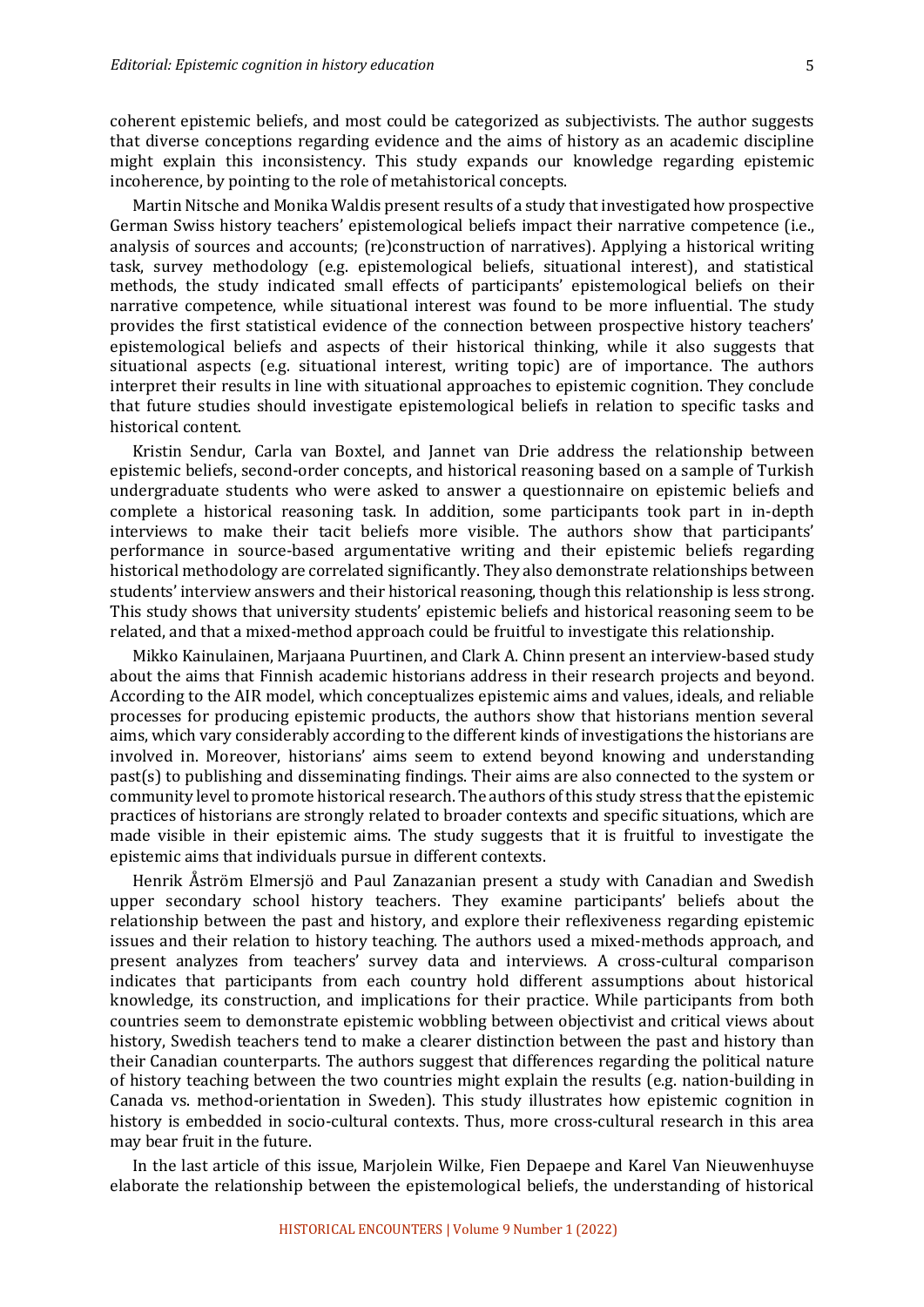thinking and the instructional practice of Belgian history teachers from Flanders. Based on data from closed- and open-ended online questionnaire items regarding epistemology and historical thinking, as well as interviews about teaching material, the authors show that most teachers acknowledge the interpretive nature of history, while they do not include this view in their concepts of historical thinking. Moreover, additional beliefs about students or contextual school factors seem to be more important for teachers' reflexion about teaching material. Once again, this research indicates that we need more in-action-research to detect the relations between teachers' epistemic cognition, their concepts about historical thinking or teaching, and contextual aspects in history classes.

In summary, this special issue demonstrates a combination of theoretical and empirical approaches, showing some common ground and shared conclusions. For the refinement of theory, it seems fruitful for future research to combine existing approaches (e.g. developmental and situational). For example, it seems that not only is the development and promotion of students' and teachers' epistemic beliefs dependent on contextual situatedness, but so too are the epistemic practices of historians in setting goals, or those of teachers in reflecting on teaching materials. Presumably our research efforts are also contextually different. Methodologically, it became clear that it is challenging to develop valid questionnaires to assess epistemological beliefs, and it seems fruitful to apply a wider variety of methods here as well. Moreover, additional effort is needed to provide accessible tools for classroom assessment, such as the HAD questionnaire. Empirically, the present studies illustrate that epistemic cognition, metahistorical concepts, and historical thinking are connected. What remains open is whether and how the connections can be demonstrated for learners of all ages, how the constructs can be fostered in different institutional as well as sociocultural contexts, and what stages or qualities of epistemic beliefs and cognition can realistically be achieved in learners at different educational levels. We hope that this special issue represents not an end point to research on epistemic cognition in the field of history education, but rather that it provides stimuli to further explore the open questions.

### **Acknowledgment**

We would like to thank all authors for their articles and their patience, which was especially tested due to the work slowdown during the Coronavirus (SARS-CoV-2) pandemic. We would also like to thank the authors whose five contributions had to be rejected after review. We hope that they will find other ways to publish their work. In addition, we would like to thank the colleagues who were willing to review the submitted articles. Finally, we thank all the staff of *Historical Encounters*, especially Robert J. Parkes and Melanie Innes, for supporting our special issue.

#### **References**

- Afflerbach, P., & VanSledright, B. (2001). Hath! Doth! What? Middle graders reading innovative history text. *Journal of Adolescent & Adult Literacy, 44*(8), 696-707. https://www.jstor.org/stable/40018742
- Foster, S. J., Hoge, J. D., & Rosch, R. H. (1999). Thinking aloud about history: Children's and adolescents' responses to historical photographs. Theory & Research in Social Education, 27(2), 179–214. https://doi.org/10.1080/00933104.1999.10505878
- Gottlieb, E., & Wineburg, S. (2012). Between veritas and communitas: Epistemic switching in the reading of academic and sacred history. *Journal of the Learning Sciences, 21*(1), 84-129. https://doi.org/10.1080/10508406.2011.582376
- Hofer, B. K. (2016). Epistemic cognition as a psychological construct: Advancements and challenges. In J. A. Greene, W. A. Sandoval, & I. Braten (Eds.), *Handbook of epistemic cognition* (pp. 19-38). New York: Routledge.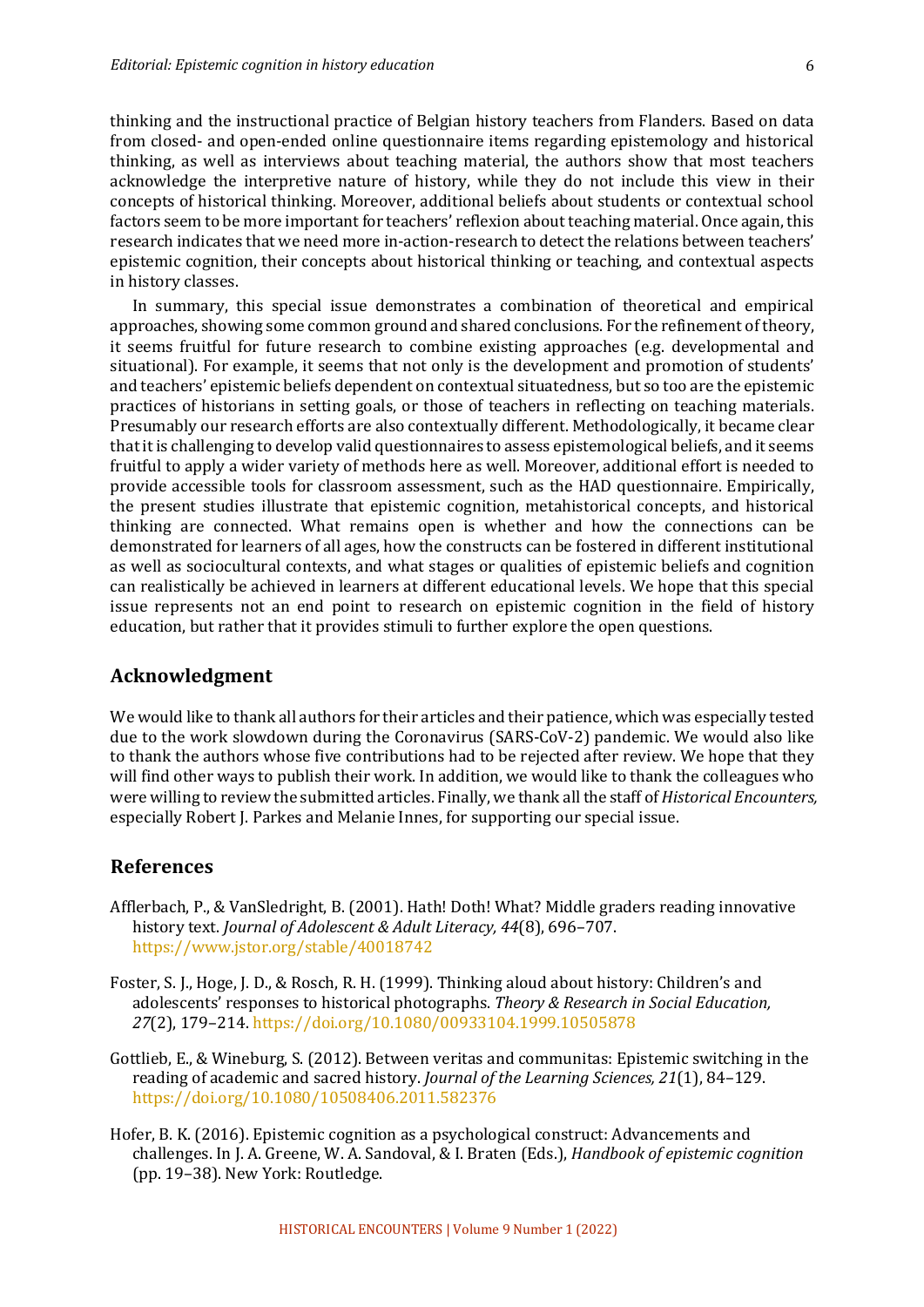- Hofer, B. K., & Pintrich, P. R. (1997). The development of epistemological theories: Beliefs about knowledge and knowing and their relation to learning. *Review of Educational Research, 67*(1), 88–140. https://doi.org/10.2307/1170620
- Körber, A., & Meyer-Hamme, J. (2015). Historical thinking, competencies, and their measurement: Challenges and approaches. In K. Ercikan & P. Seixas (Eds.), *New directions in* assessing historical thinking (pp. 89-101). New York: Routledge.
- Kuhn, D., Cheney, R., & Weinstock, M. (2000). The development of epistemological understanding. *Cognitive Development,* 15(3), 309-328. https://doi.org/10.1016/S0885-2014(00)00030-7
- Lange, K. (2011). *Historisches Bildverstehen oder Wie lernen Schüler mit Bildquellen? Ein Beitrag* zur geschichtsdidaktischen Lehr-Lern-Forschung, Berlin: LIT.
- Lee, P., & Ashby, R. (2000). Progression in historical understanding among students ages 7-14. In P. N. Stearns, P. C. Seixas, & S. S. Wineburg (Eds.), *Knowing, teaching, and learning history. National and international perspectives* (pp. 199–222). New York: New York University Press.
- Lee, P., & Shemilt, D. (2003). A scaffold, not a cage: Progression and progression models in history. Teaching History, 113, 13-23.
- Lorenz, C. (2011). History and theory. In D. Woolf & A. Schneider (Eds.), *The Oxford History of* historical writing (Vol. 5, pp. 13-35). Oxford, UK: Oxford University Press.
- Lyon Macfie, A. (2010). On the defence of (my) history. *Rethinking History, 14*(2), 209–227. https://doi.org/10.1080/13642521003710755
- Maggioni, L. (2010). *Studying epistemic cognition in the history classroom: Cases of teaching and learning to think historically.* [PhD Dissertation]. University of Maryland. http://hdl.handle.net/1903/10797
- Maggioni, L., Alexander, P. A., & VanSledright, B. A. (2004). At a crossroads? The development of epistemological beliefs and historical thinking. *European Journal of School Psychology*, 2(1–2), 169–197.
- Maggioni, L., VanSledright, B. A., & Alexander, P. A. (2009). Walking on the borders: A measure of epistemic cognition in history. The Journal of Experimental Education, 77(3), 187-214. https://doi.org/10.3200/JEXE.77.3.187-214
- Martens, M. (2015). Understanding the nature of history. Students' tacit epistemology in dealing with conflicting historical narratives. In A. Chapman & A. Wilschut (Eds.), *Joined-up history: new directions in history education* (pp. 211–230). Charlotte, NC: Information Age.
- Mason, L. (2016). Psychological perspectives on measuring epistemic cognition. In J. A. Greene, W. A. Sandoval, & I. Braten (Eds.), *Handbook of epistemic cognition* (pp. 375–392). New York: Routledge.
- Mathis, C., & Parkes, R. (2020). Historical thinking, epistemic cognition, and history teacher education. In C. W. Berg & T. M. Christou (Eds.), *The Palgrave handbook of history and social* studies education (pp. 189-212). Cham: Springer International Publishing. https://doi.org/10.1007/978-3-030-37210-1\_9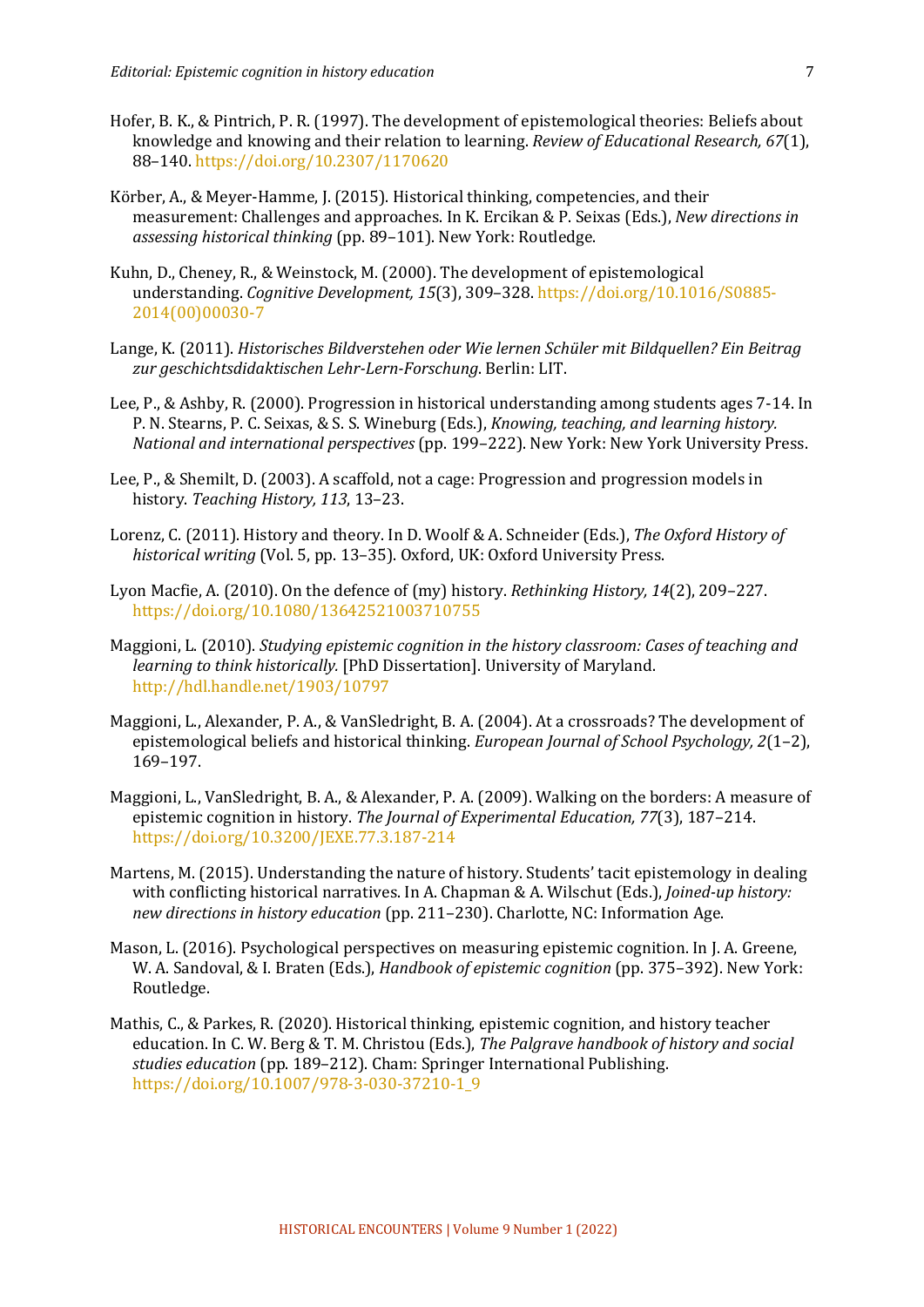- Mierwald, M., Seiffert, J., Lehmann, T., & Brauch, N. (2017). Fragebogen auf dem Prüfstand—Ein Beitrag zur Erforschung und Weiterentwicklung eines bestehenden Instruments zur Erfassung epistemologischer Überzeugungen in der Domäne Geschichte. In B. Ziegler & M. Waldis (Eds.), *Forschungswerkstatt Geschichtsdidaktik 15: Beiträge zur Tagung 'geschichtsdidaktik empirisch 15'* (pp. 177–190). Bern: hep.
- Miguel-Revilla, D., Carril, M. T., & Sánchez-Agustí, M. (2017). Accediendo al pasado: Creencias epistémicas acerca de la Historia en futuros profesores de Ciencias Sociales || Accessing the Past: Epistemic Beliefs about History in Social Studies Pre-Service Teachers. REIDICIS. Revista *de Investigación en Didáctica de las Ciencias Sociales, 1,* 86–101. https://doi.org/10.17398/2531-0968.01.86
- Moore, A., Invernizzi-Accetti, C., Markovits, E., Pamuk, Z., & Rosenfeld, S. (2020). Beyond populism and technocracy: The challenges and limits of democratic epistemology. *Contemporary Political Theory, 19*(4), 730–752. https://doi.org/10.1057/s41296-020-00398-1
- Munslow, A. (2017). History, skepticism and the past. *Rethinking History, 21*(4), 474–488. https://doi.org/10.1080/13642529.2017.1333287
- Namamba, A., & Rao, C. (2016). Teachers' beliefs about history and instructional approaches: A survey of secondary school teachers in kigoma municipality, tanzania. *International Journal of Education and Research, 4*(8), 203-220.
- Nitsche, M. (2017). Geschichtstheoretische und -didaktische Beliefs angehender und erfahrener Lehrpersonen—Einblicke in den Forschungsstand, die Entwicklung der Erhebungsinstrumente und erste Ergebnisse. In U. Danker (Ed.), *Geschichtsunterricht* -Geschichtsschulbücher - Geschichtskultur. Aktuelle geschichtsdidaktische Forschung des *wissenschaftlichen Nachwuchses* (pp. 85–106). Göttingen: V&R unipress.
- Nitsche, M. (2019). *Beliefs von Geschichtslehrpersonen eine Triangulationsstudie*. Bern: hep. https://doi.org/10.36933/9783035516005
- Nokes, J. D. (2014). Elementary students' roles and epistemic stances during document-based history lessons. *Theory & Research in Social Education, 42*(3), 375-413. https://doi.org/10.1080/00933104.2014.937546
- Paxton, R. J. (1999). A deafening silence: History textbooks and the students who read them. *Review of Educational Research, 69*(3), 315–339. https://doi.org/10.3102/00346543069003315
- Ricœur, P. (1984). *Time and narrative* (Vol. 1). Chicago and London: University of Chicago Press.
- Rüsen, J. (2020). A turning point in theory of history: The place of Hayden White in the history of metahistory. *History and Theory, 59*(1), 92-102. https://doi.org/10.1111/hith.12147
- Seixas, P. (1998). Student teachers thinking historically. *Theory and Research in Social Education*, 26(3), 310-341. http://dx.doi.org/10.1080/00933104.1998.10505854
- Seixas, P. (2017). A model of historical thinking. *Educational Philosophy and Theory, 49*(6), 593– 605. https://doi.org/10.1080/00131857.2015.1101363
- Shemilt, D. (1983). The devil's locomotive. *History and Theory, 22*(4), 1. https://doi.org/10.2307/2505213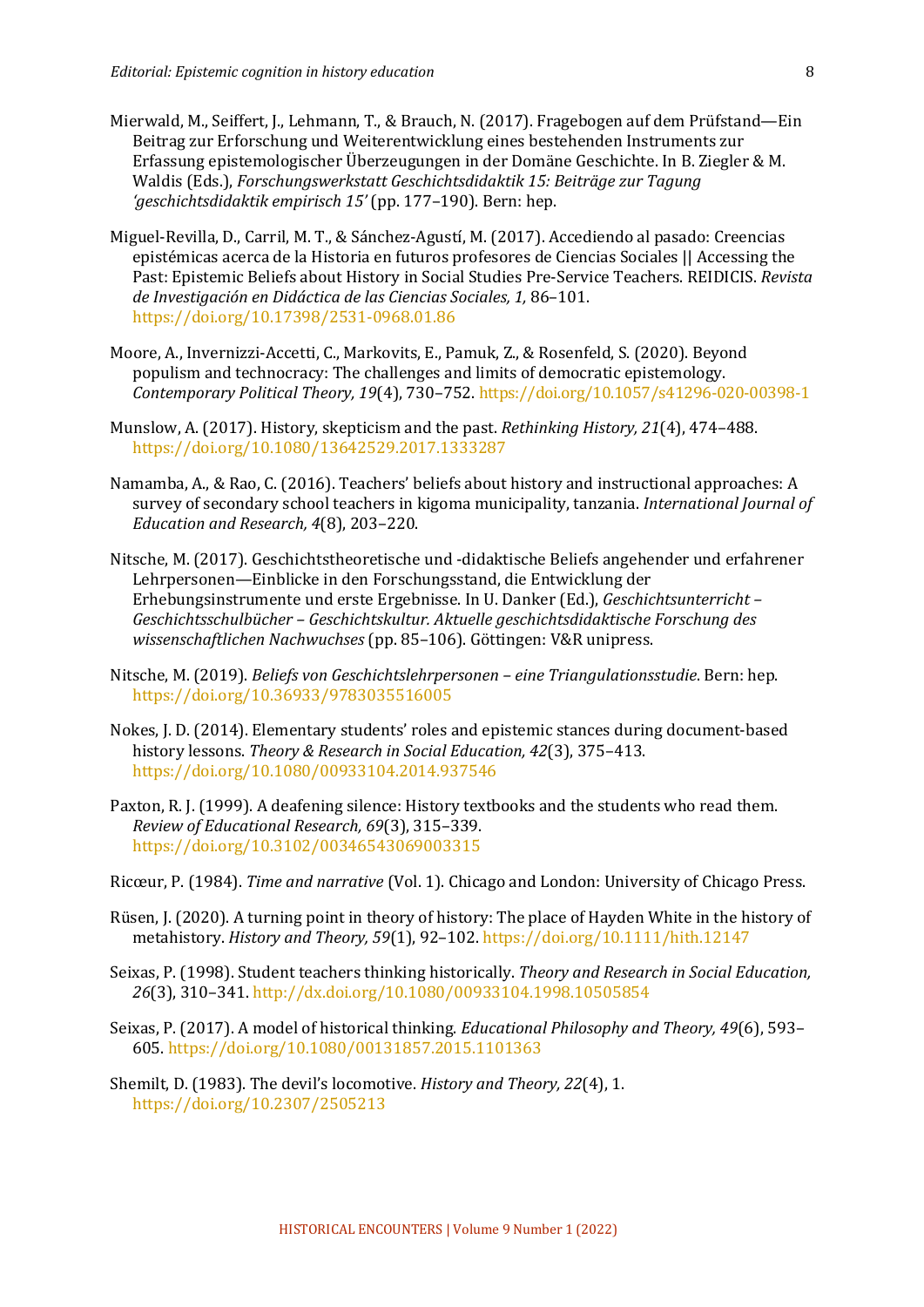- Stoel, G., Logtenberg, A., Wansink, B., Huijgen, T., van Boxtel, C., & van Drie, J. (2017). Measuring epistemological beliefs in history education: An exploration of naïve and nuanced beliefs. *International Journal of Educational Research, 83,* 120–134. https://doi.org/10.1016/j.ijer.2017.03.003
- Stoel, G., van Drie, I., & van Boxtel, C. (2017). The effects of explicit teaching of strategies, secondorder concepts, and epistemological underpinnings on students' ability to reason causally in history. *Journal of Educational Psychology, 109*(3), 321-337. https://doi.org/10.1037/edu0000143
- van Boxtel, C., & van Drie, J. (2018). Historical reasoning: Conceptualizations and educational applications. In S. A. Metzger & L. M. Harris (Eds.), *The Wiley international handbook of history teaching and learning* (pp. 149–176). New York: Wiley & Blackwell. https://doi.org/10.1002/9781119100812.ch6
- VanSledright, B. A. (2002). Confronting history's interpretive paradox while teaching fifth graders to investigate the past. American Educational Research Journal, 39(4), 1089-1115. https://doi.org/10.3102/000283120390041089
- VanSledright, B. A. (2011). *The challenge of rethinking history education:* On practices, theories, and *policy*. New York: Routledge.
- VanSledright, B. A., & Maggioni, L. (2016). Epistemic cognition in history. In J. A. Greene, W. A. Sandoval, & I. Braten (Eds.), *Handbook of epistemic cognition* (pp. 128–146). NY: Routledge.
- VanSledright, B. A., & Reddy, K. (2014). Changing epistemic beliefs? An exploratory study of cognition among prospective history teacher. *Revista Tempo e Argumento, 06*(11), 28–68. https://doi.org/10.5965/2175180306112014028
- White, H. (1973). *Metahistory: The Historical Imagination in Nineteenth-century Europe.* Baltimore: John Hopkins University Press.
- Wineburg, S. S. (1991a). Historical problem solving: A study of the cognitive processes used in the evaluation of documentary and pictorial evidence. *Journal of Educational Psychology*, *83(*1), 73–87. http://dx.doi.org/10.1037/0022-0663.83.1.73
- Wineburg, S. S. (1991b). On the reading of historical texts: Notes on the breach between school and academy. American Educational Research Journal, 28(3), 95-519.
- Yeager, E. A., & Davisz, O. L. (1996). Classroom teachers' thinking about historical texts: An exploratory study. Theory & Research in Social Education, 24(2), 146-166. https://doi.org/10.1080/00933104.1996.10505774

#### **About the Authors**

Martin Nitsche, Dr. phil., is a Senior Researcher at the Centre for Civic Education and History Education in Aarau at the School of Education, University of Applied Sciences Northwestern Switzerland. During summer 2022 he will hold an interim professorship for history didactics at University of Cologne. His main research interests include history teachers' professionalization with a focus on their (e.g. epistemological) beliefs, assessments of historical thinking and learning activities, and analyses, as well as preparations of teaching material. Dr. Nitsche has received a grant from Swiss National Science Foundation (SNF) for his project "Research of Learning Processes in History (RicH)"  $(2020-2023)$ . He is also co-speaker of the working group "Empirical History Education Research" of the German Society for History Didactics.

Email. martin.nitsche@fhnw.ch ORCID: 0000-0003-4261-5583